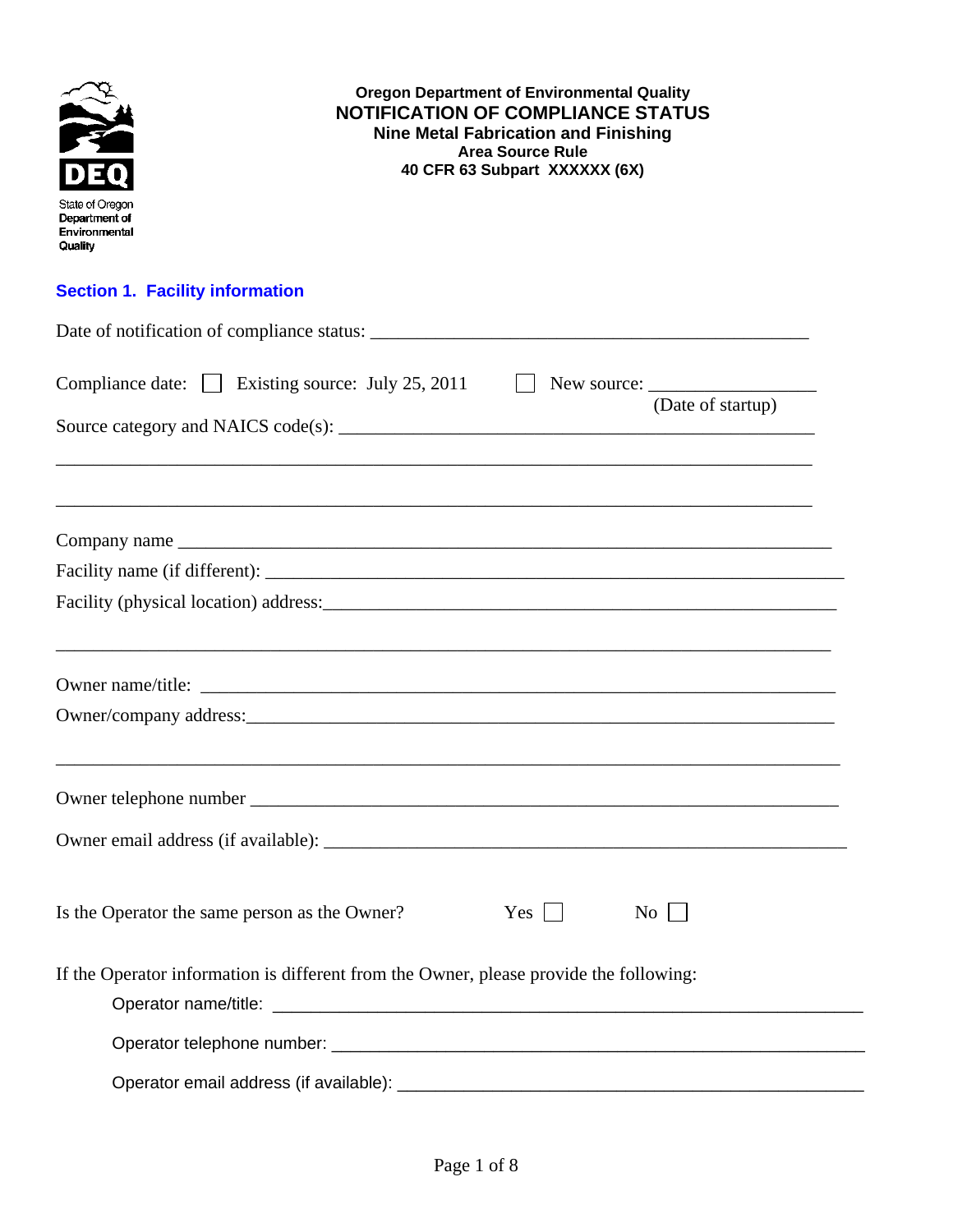| Section 2. Identification of affected operations                                                                              |  |  |  |  |
|-------------------------------------------------------------------------------------------------------------------------------|--|--|--|--|
| The following are the operations at this facility subject <sup>b</sup> to Subpart 6X ( $\sqrt{ }$ all that apply)<br>$\bf(1)$ |  |  |  |  |
| <b>Dry Abrasive Blasting</b>                                                                                                  |  |  |  |  |
| (1) Totally enclosed and unvented blast chambers                                                                              |  |  |  |  |
| (2) Vented enclosures with a filtration control device                                                                        |  |  |  |  |
| (3) Objects over 8 feet in any dimension without a filtration control device                                                  |  |  |  |  |
| <b>Dry Machining</b>                                                                                                          |  |  |  |  |
| Dry Grinding or Dry Polishing with Stationary Machines                                                                        |  |  |  |  |
| <b>Spray Painting</b>                                                                                                         |  |  |  |  |
| $(1)$ In a spray booth                                                                                                        |  |  |  |  |
| (2) Without a spray booth (for Fabricated Structural Metal facilities or any<br>objects over 15 feet)                         |  |  |  |  |
| Welding                                                                                                                       |  |  |  |  |

annually (2) Use 2,000 pounds or more of MFHAP-containing<sup>b</sup> welding rod or  $\Box$ welding wire annually

 $\Box$ 

(1) Use less than 2,000 pounds of MFHAP-containing<sup>b</sup> welding rod or wire

**b** *Important Note: These operations are affected sources under subpart 6X only if/when they use materials that contain or have the potential to emit metal fabrication or finishing metal HAP (MFHAP). MFHAP containing/potential is defined to be when the compounds of cadmium, chromium, lead, manganese, and nickel, or any of these metals in the elemental form with the exception of lead, are used or have the potential to be emitted in quantities of 0.1 percent or more, or 1.0 percent or more for elemental of compounds of manganese.*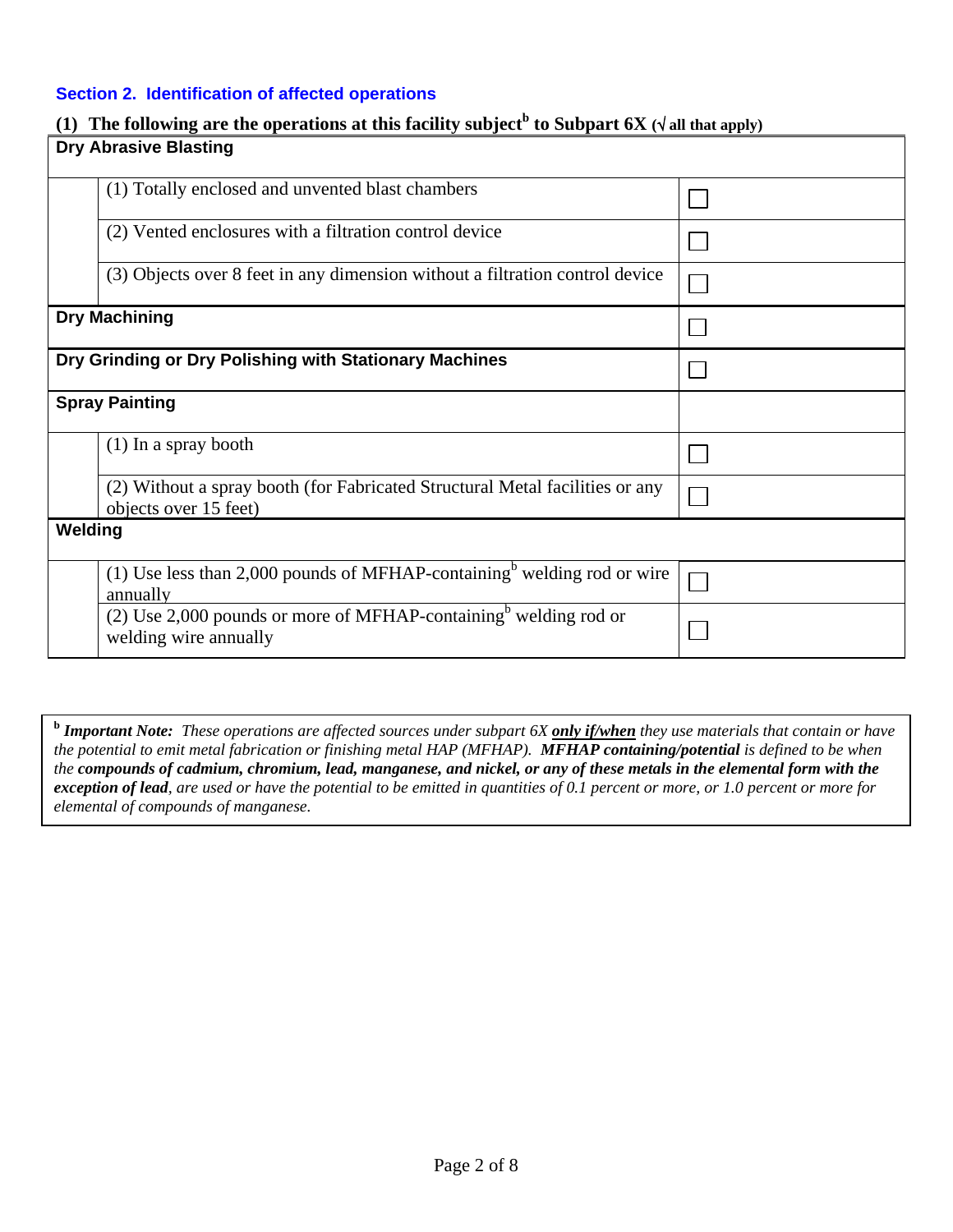| (2) The following table lists each dry abrasive blasting operation at this facility subject to Subpart 6X |  |  |  |  |
|-----------------------------------------------------------------------------------------------------------|--|--|--|--|
|                                                                                                           |  |  |  |  |

٦

| 27 The following table hots each ury abrasive blasting operation at this facinty subject to bubbart 021<br>Process Description / ID No. | <b>MHAP Emitted/Used</b> <sup>b</sup> | Compliance Method $(\sqrt{u}$ all that apply)                                                  |
|-----------------------------------------------------------------------------------------------------------------------------------------|---------------------------------------|------------------------------------------------------------------------------------------------|
|                                                                                                                                         |                                       | Totally enclosed, unvented                                                                     |
|                                                                                                                                         |                                       | Vented, with control device;                                                                   |
|                                                                                                                                         |                                       |                                                                                                |
|                                                                                                                                         |                                       | Objects over 8 ft (with no control)                                                            |
|                                                                                                                                         |                                       | Management practices                                                                           |
|                                                                                                                                         |                                       | Totally enclosed, unvented                                                                     |
|                                                                                                                                         |                                       | Vented, with control device;                                                                   |
|                                                                                                                                         |                                       | $\begin{array}{c}\n\text{describe} \\ \hline\n\end{array}$ Objects over 8 ft (with no control) |
|                                                                                                                                         |                                       |                                                                                                |
|                                                                                                                                         |                                       | Management practices                                                                           |
|                                                                                                                                         |                                       | Totally enclosed, unvented                                                                     |
|                                                                                                                                         |                                       | Vented, with control device;                                                                   |
|                                                                                                                                         |                                       |                                                                                                |
|                                                                                                                                         |                                       | Objects over 8 ft (with no control)                                                            |
|                                                                                                                                         |                                       | Management practices                                                                           |
|                                                                                                                                         |                                       | Totally enclosed, unvented                                                                     |
|                                                                                                                                         |                                       | Vented, with control device;                                                                   |
|                                                                                                                                         |                                       |                                                                                                |
|                                                                                                                                         |                                       | Objects over 8 ft (with no control)                                                            |
|                                                                                                                                         |                                       | Management practices                                                                           |
|                                                                                                                                         |                                       | Totally enclosed, unvented                                                                     |
|                                                                                                                                         |                                       | Vented, with control device;                                                                   |
|                                                                                                                                         |                                       |                                                                                                |
|                                                                                                                                         |                                       | Objects over 8 ft (with no control)                                                            |
|                                                                                                                                         |                                       | Management practices                                                                           |
|                                                                                                                                         |                                       | Totally enclosed, unvented                                                                     |
|                                                                                                                                         |                                       | Vented, with control device;                                                                   |
|                                                                                                                                         |                                       |                                                                                                |
|                                                                                                                                         |                                       | Objects over 8 ft (with no control)                                                            |
|                                                                                                                                         |                                       | Management practices                                                                           |
|                                                                                                                                         |                                       | Totally enclosed, unvented<br>Vented, with control device;                                     |
|                                                                                                                                         |                                       |                                                                                                |
|                                                                                                                                         |                                       | Objects over 8 ft (with no control)                                                            |
|                                                                                                                                         |                                       | Management practices                                                                           |
|                                                                                                                                         |                                       | Totally enclosed, unvented                                                                     |
|                                                                                                                                         |                                       | Vented, with control device;                                                                   |
|                                                                                                                                         |                                       |                                                                                                |
|                                                                                                                                         |                                       | Objects over 8 ft (with no control)                                                            |
|                                                                                                                                         |                                       | Management practices                                                                           |
|                                                                                                                                         |                                       | Totally enclosed, unvented                                                                     |
|                                                                                                                                         |                                       | Vented, with control device;                                                                   |
|                                                                                                                                         |                                       |                                                                                                |
|                                                                                                                                         |                                       | Objects over 8 ft (with no control)                                                            |
|                                                                                                                                         |                                       | Management practices                                                                           |
|                                                                                                                                         |                                       | Totally enclosed, unvented                                                                     |
|                                                                                                                                         |                                       | Vented, with control device;                                                                   |
|                                                                                                                                         |                                       | describe                                                                                       |
|                                                                                                                                         |                                       | Objects over 8 ft (with no control)                                                            |
|                                                                                                                                         |                                       | Management practices                                                                           |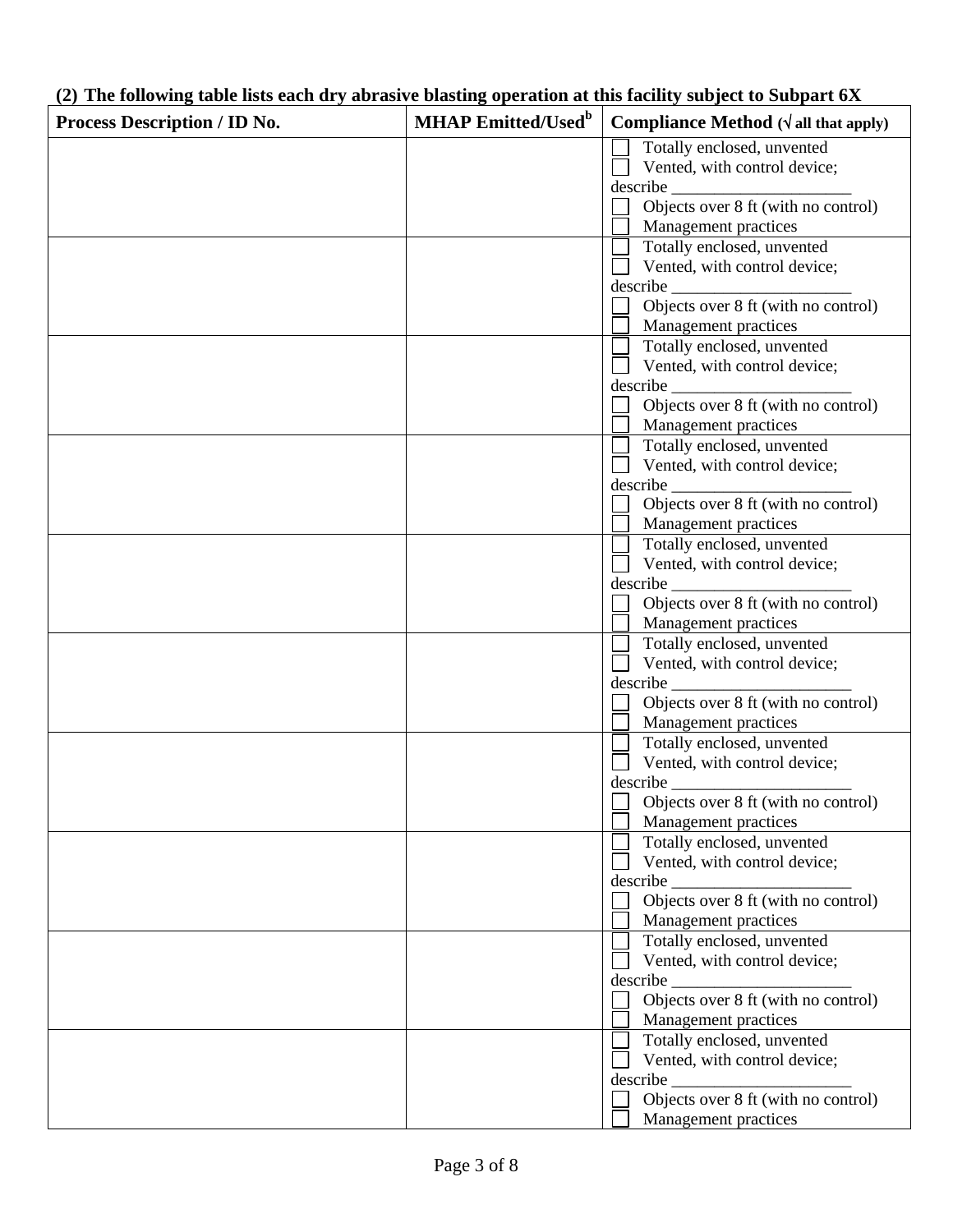**(3) The following table lists each dry machining, dry grinding, or dry polishing operation subject to Subpart 6X**

| <b>Process Description / ID No.</b> | <b>HAP Emitted/Used</b> <sup>b</sup> | <b>Compliance Method</b> $(\sqrt{a}$ ll that apply) |
|-------------------------------------|--------------------------------------|-----------------------------------------------------|
|                                     |                                      | Control device;                                     |
|                                     |                                      | describe                                            |
|                                     |                                      | Management practices                                |
|                                     |                                      | Control device;<br>describe                         |
|                                     |                                      | Management practices                                |
|                                     |                                      | Control device;                                     |
|                                     |                                      | describe                                            |
|                                     |                                      | <b>Management practices</b>                         |
|                                     |                                      | Control device;                                     |
|                                     |                                      | describe                                            |
|                                     |                                      | Management practices                                |
|                                     |                                      | $\Box$ Control device;                              |
|                                     |                                      | describe                                            |
|                                     |                                      | Management practices                                |
|                                     |                                      | $\Box$ Control device;                              |
|                                     |                                      | describe<br>Management practices                    |
|                                     |                                      | $\Box$ Control device;                              |
|                                     |                                      | describe                                            |
|                                     |                                      | Management practices                                |
|                                     |                                      | $\Box$ Control device;                              |
|                                     |                                      | describe                                            |
|                                     |                                      | Management practices                                |
|                                     |                                      | Control device;                                     |
|                                     |                                      | describe                                            |
|                                     |                                      | Management practices                                |
|                                     |                                      | Control device;                                     |
|                                     |                                      | describe                                            |
|                                     |                                      | Management practices<br>Control device;             |
|                                     |                                      | describe                                            |
|                                     |                                      | Management practices                                |
|                                     |                                      | Control device;                                     |
|                                     |                                      | describe                                            |
|                                     |                                      | Management practices                                |
|                                     |                                      | $\Box$ Control device;                              |
|                                     |                                      | describe                                            |
|                                     |                                      | Management practices                                |
|                                     |                                      | Control device;                                     |
|                                     |                                      | describe                                            |
|                                     |                                      | Management practices                                |
|                                     |                                      | Control device;                                     |
|                                     |                                      | describe                                            |
|                                     |                                      | Management practices                                |
|                                     |                                      | Control device;<br>describe                         |
|                                     |                                      | Management practices                                |
|                                     |                                      |                                                     |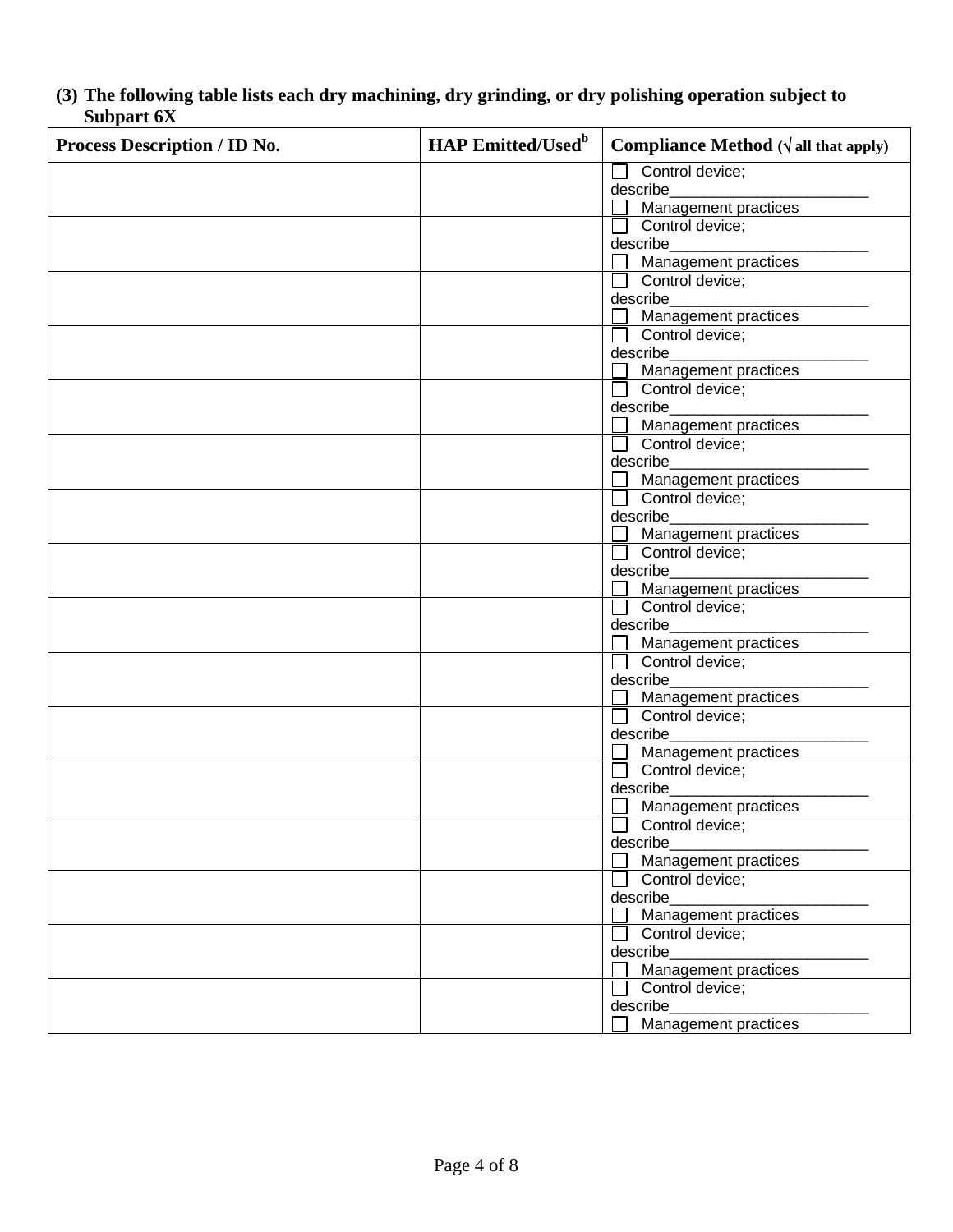| <b>Process Description / ID No.</b> | <b>HAP Emitted/Used</b> <sup>b</sup> | Compliance Methods Employed $(\sqrt{a}$ ll that apply) |  |
|-------------------------------------|--------------------------------------|--------------------------------------------------------|--|
|                                     |                                      | Spray booth, PM filter, HVLP spray guns                |  |
|                                     |                                      | HVLP spray guns, only                                  |  |
|                                     |                                      | Management practices                                   |  |
|                                     |                                      | Spray booth, PM filter, HVLP spray guns                |  |
|                                     |                                      | HVLP spray guns, only                                  |  |
|                                     |                                      | Management practices                                   |  |
|                                     |                                      | Spray booth, PM filter, HVLP spray guns                |  |
|                                     |                                      | HVLP spray guns, only                                  |  |
|                                     |                                      | Management practices                                   |  |
|                                     |                                      | Spray booth, PM filter, HVLP spray guns                |  |
|                                     |                                      | HVLP spray guns, only                                  |  |
|                                     |                                      | Management practices                                   |  |
|                                     |                                      | Spray booth, PM filter, HVLP spray guns                |  |
|                                     |                                      | HVLP spray guns, only                                  |  |
|                                     |                                      | Management practices                                   |  |
|                                     |                                      | Spray booth, PM filter, HVLP spray guns                |  |
|                                     |                                      | HVLP spray guns, only                                  |  |
|                                     |                                      | Management practices                                   |  |
|                                     |                                      | Spray booth, PM filter, HVLP spray guns                |  |
|                                     |                                      | HVLP spray guns, only                                  |  |
|                                     |                                      | Management practices                                   |  |
|                                     |                                      | Spray booth, PM filter, HVLP spray guns                |  |
|                                     |                                      | HVLP spray guns, only                                  |  |
|                                     |                                      | Management practices                                   |  |
|                                     |                                      | Spray booth, PM filter, HVLP spray guns                |  |
|                                     |                                      | HVLP spray guns, only                                  |  |
|                                     |                                      | Management practices                                   |  |
|                                     |                                      | Spray booth, PM filter, HVLP spray guns                |  |
|                                     |                                      | HVLP spray guns, only                                  |  |
|                                     |                                      | Management practices                                   |  |
|                                     |                                      | Spray booth, PM filter, HVLP spray guns                |  |
|                                     |                                      | HVLP spray guns, only                                  |  |
|                                     |                                      | Management practices                                   |  |
|                                     |                                      | Spray booth, PM filter, HVLP spray guns                |  |
|                                     |                                      | HVLP spray guns, only                                  |  |
|                                     |                                      | Management practices                                   |  |
|                                     |                                      | Spray booth, PM filter, HVLP spray guns                |  |
|                                     |                                      | HVLP spray guns, only                                  |  |
|                                     |                                      | Management practices                                   |  |
|                                     |                                      | Spray booth, PM filter, HVLP spray guns                |  |
|                                     |                                      | HVLP spray guns, only                                  |  |
|                                     |                                      | Management practices                                   |  |
|                                     |                                      | Spray booth, PM filter, HVLP spray guns                |  |
|                                     |                                      | HVLP spray guns, only                                  |  |
|                                     |                                      | Management practices                                   |  |

# **(4) The following table lists each spray painting operation subject to Subpart 6X**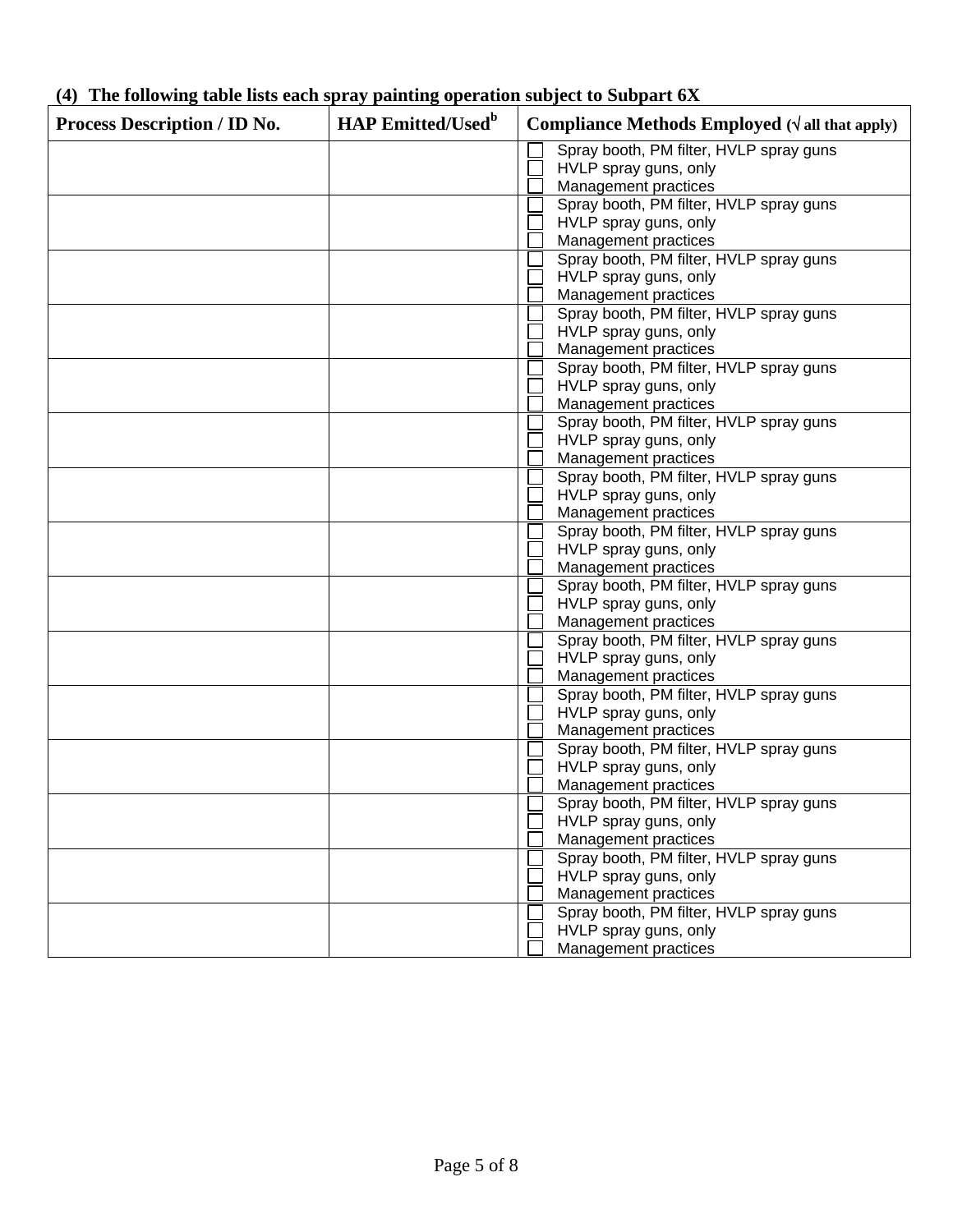| <b>Welding Process Description/ID No.</b> | <b>HAP Emitted or Used</b> <sup>b</sup> | <b>Compliance Methods Employed</b> |
|-------------------------------------------|-----------------------------------------|------------------------------------|
|                                           |                                         | $(\sqrt{\text{all that apply}})$   |
|                                           |                                         | Management practices               |
|                                           |                                         | Fume capture device;               |
|                                           |                                         | describe                           |
|                                           |                                         | Management practices               |
|                                           |                                         | Fume capture device;               |
|                                           |                                         | describe                           |
|                                           |                                         | Management practices               |
|                                           |                                         | Fume capture device;               |
|                                           |                                         | describe                           |
|                                           |                                         | Management practices               |
|                                           |                                         | Fume capture device;               |
|                                           |                                         | describe                           |
|                                           |                                         | Management practices               |
|                                           |                                         | Fume capture device;               |
|                                           |                                         | describe                           |
|                                           |                                         | Management practices               |
|                                           |                                         | Fume capture device;               |
|                                           |                                         | describe                           |
|                                           |                                         | Management practices               |
|                                           |                                         | Fume capture device;               |
|                                           |                                         | describe                           |
|                                           |                                         | Management practices               |
|                                           |                                         | Fume capture device;               |
|                                           |                                         | describe                           |
|                                           |                                         | Management practices               |
|                                           |                                         | Fume capture device;               |
|                                           |                                         | describe                           |
|                                           |                                         | Management practices               |
|                                           |                                         | Fume capture device;               |
|                                           |                                         | describe                           |
|                                           |                                         | Management practices               |
|                                           |                                         |                                    |
|                                           |                                         | Fume capture device;               |
|                                           |                                         | describe                           |
|                                           |                                         | Management practices               |
|                                           |                                         | Fume capture device;               |
|                                           |                                         | describe                           |
|                                           |                                         | Management practices               |
|                                           |                                         | Fume capture device;               |
|                                           |                                         | describe                           |
|                                           |                                         | Management practices               |
|                                           |                                         | Fume capture device;               |
|                                           |                                         | describe                           |
|                                           |                                         | Management practices               |
|                                           |                                         | Fume capture device;               |
|                                           |                                         | describe                           |

# **(5) The following table lists each welding operation subject to Subpart 6X**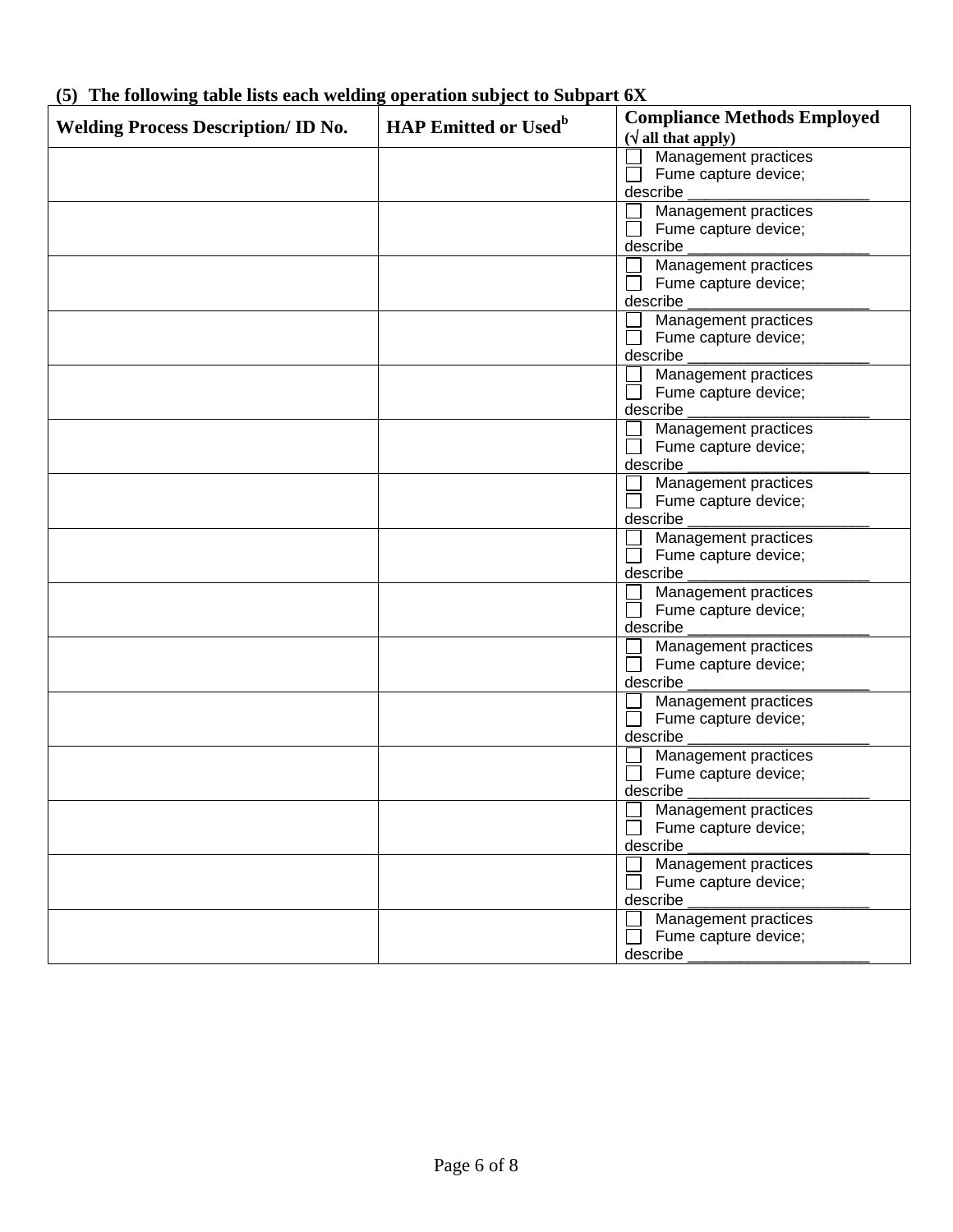# **(6)** The following applicable management practices are used at this facility, as practicable  $(\sqrt{\text{all that apply}})$ :

# **Dry Abrasive Blasting**

- $\Box$ Minimize dust generation during emptying of abrasive blasting enclosure to reduce MFHAP emissions, as practicable.
- $\Box$ Operate all equipment associated with dry abrasive blasting operations according to the manufacturer's instructions.
- $\Box$ Minimize excess dust in the surrounding area to reduce MFHAP emissions, as practicable.
- $\Box$ Enclose dusty abrasive storage areas and holding bins, seal chutes and conveyors that transport abrasive materials.
- $\Box$ Minimize excess dust in the surrounding area to reduce MFHAP emissions, as practicable
- $\Box$ Do not re-use dry abrasive blasting media unless contaminants (i.e., any material other than the base metal, such as paint residue) have been removed by filtration or screening, and the abrasive material conforms to its original size.
- $\Box$ When practicable, switch from high particulate matter (PM)-emitting blast media (e.g., sand) to low PM-emitting blast media (e.g., crushed glass, specular hematite, steel shot, aluminum oxide).

# **Dry Machining, Dry Grinding, Dry Polishing**

- $\Box$ Minimize excess dust in the surrounding area to reduce MFHAP emissions, as practicable
- $\perp$ Operate equipment according to manufacturer's instructions.

#### **Spray Painting**

- $\Box$ Proper cleaning and storage of spray guns, if applicable.
- $\Box$ Training for employees using HVLP spray equipment, with certification as having completed classroom or hands-on training in the proper selection, mixing, and application of coatings, with refresher training repeated at least once every 5 years.

#### **Welding**

- $\Box$ Operate equipment according to manufacturer's instructions.
- $\Box$ Use welding processes with reduced fume generation capabilities, if practicable. (e.g., gas metal arc welding (GMAW)—also called metal inert gas welding (MIG))
- $\Box$ Use welding process variations (e.g., pulsed current GMAW), which can reduce fume generation rates, if practicable.
- $\Box$ Use welding filler metals, shielding gases, carrier gases, or other process materials which are capable of reduced welding fume generation, if practicable.